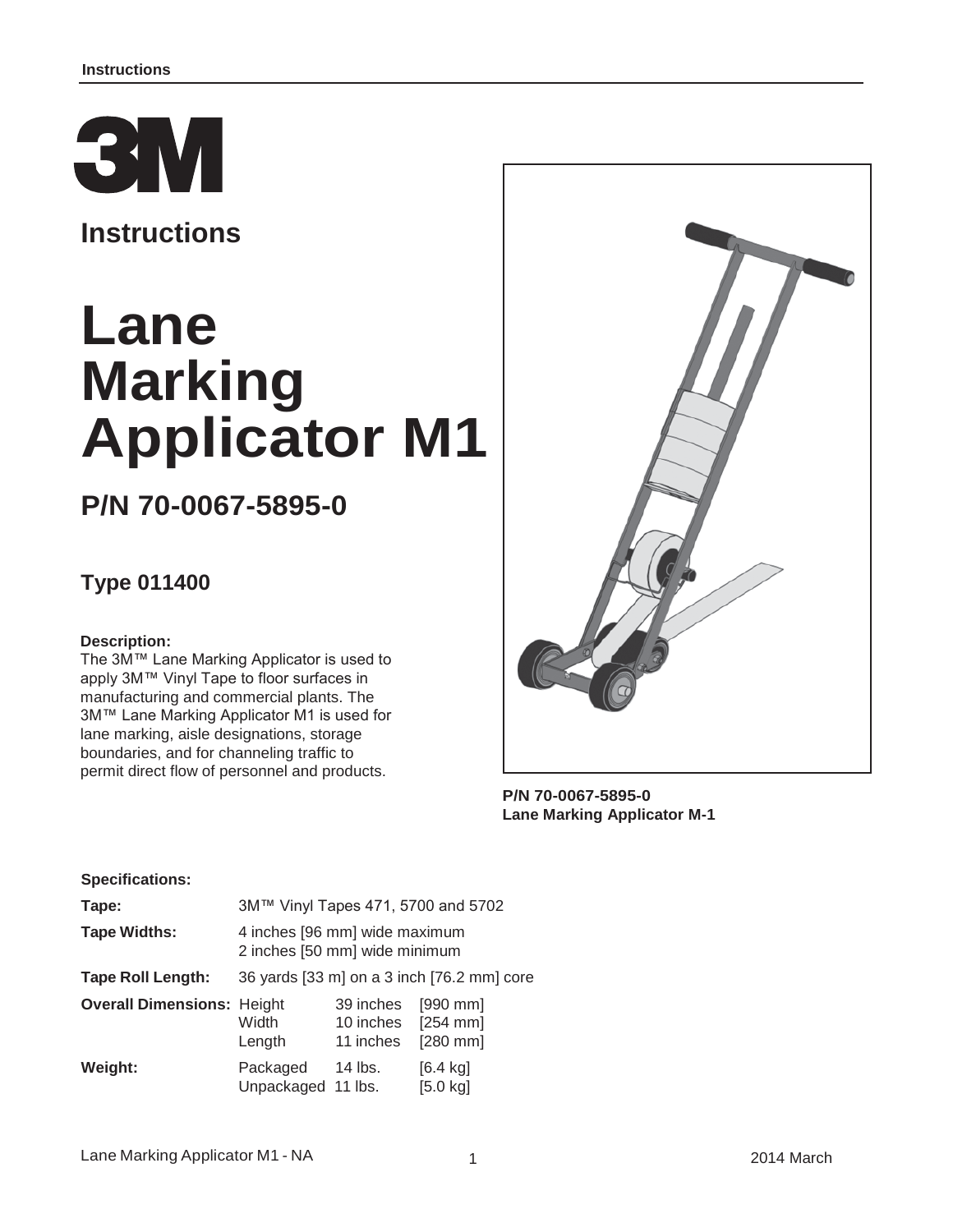#### **Loading Instructions:**

Refer to **Figures 1 and 2** and follow the steps below to load tape roll.

- 1. Position M1 Applicator in a comfortable working position.
- 2. Lift Hub Support Shaft from the Metal Bracket Hooks (**Figure 1**).
- 3. First remove O-rings on either side of Tape Hubs and then remove Tape Hubs (**Figure 1**).
- 4. Center new roll of tape on Hub Support Shaft.
- 5. Reversing above procedure, firmly press Tape Hubs and O-Ring's securely against Tape Roll. (O-Ring's firmly hold the Tape Roll in place during the tape application process - **Figure 2**).
- 6. Replace assembly on Metal Bracket Hooks **(Figure 2)**.
- 7. Pull tape roll to thread applicator **(Figure 3**).

#### **Surface Preparation:**

Surface to be taped must be clear of dust, dirt, grease or other foreign materials.

Allow solvents or liquids used for cleaning to dry thoroughly.

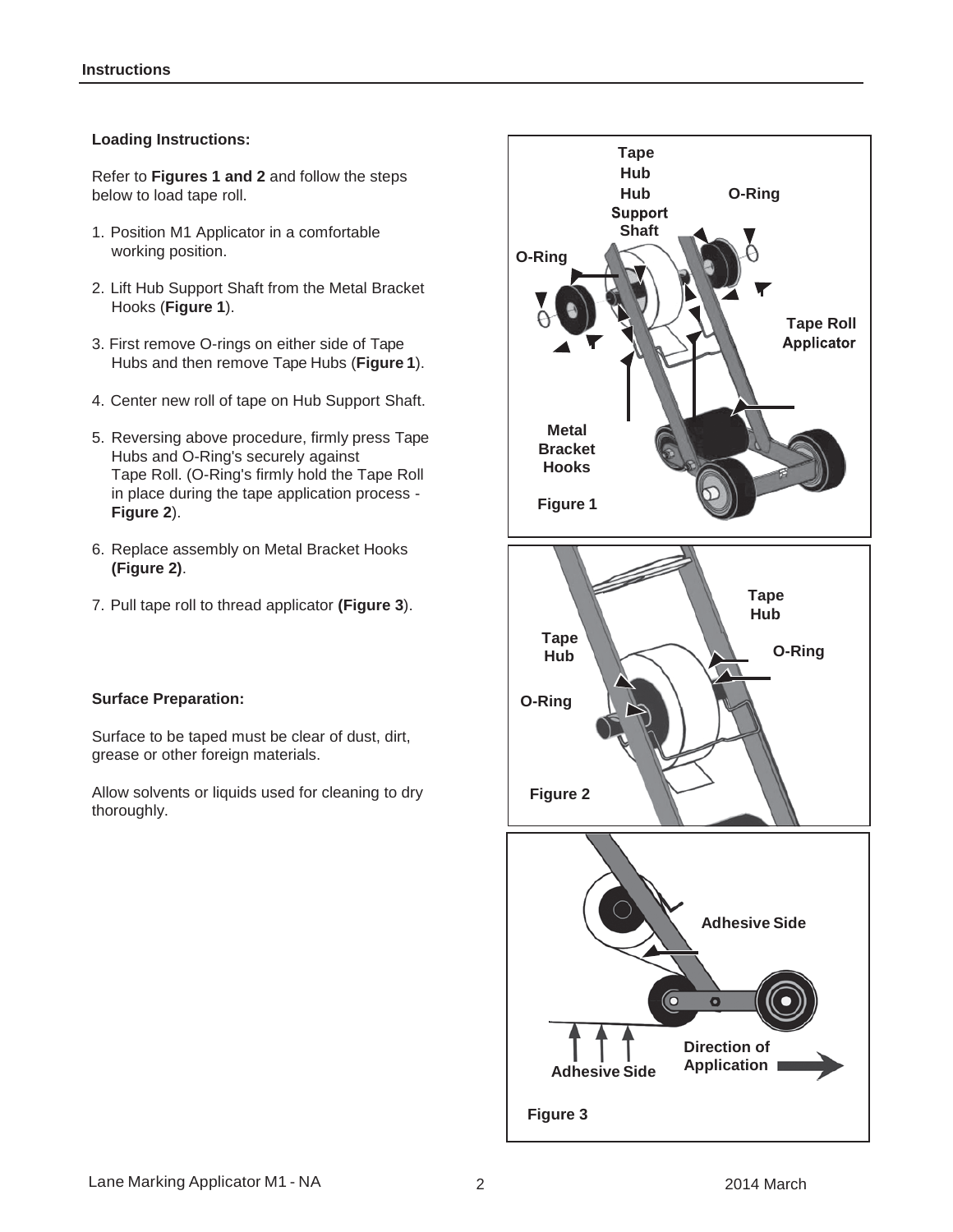#### **Application Instructions:**

Prior to applying the tape, a chalk line may be used as a Guide Line **(Figures 5 and 6)**.

#### **Applying Tape:**

After deciding where tape will be applied, measure distance from edge of tape to the edge of the Application Roller. Using this measurement, create a Chalk Guide Line. This Guide Line will line up with the edge of the Application Roller when applying Tape.

There are two possible Tape Roll positions for Tape Application. You can either use the Centered Tape Position or the Realign Tape to the edge of the Tape Roll Applicator Position **(See Figures 4, 5 and 6)**.

*Note:* It is strongly recommended that 3M™ Vinyl Tapes 471, 5700 and 5702 be tested on the actual surface in an inconspicuous area prior to use to determine compatibility with flooring.

- 1. After completing the surface preparation process (see Surface Preparation instructions), 3M™ Vinyl Tapes 471, 5700 and 5702 can then be applied to the intended application surface. Optimal adhesion is obtained when both the tape and intended surface are within a temperature range of 60º to 80ºF [16º to 27ºC].
- 2. The 3M™ Lane Marking Applicator M1 is a very effective and efficient tool for applying long straight lines and for all but the tightest of curves.

*Note:* For curved lines, apply the tape slowly around the arc of the curve **(Figure 6)**.

- 3. Once the tape has been applied, a weighted roller or tape wiper is recommended to help fully adhere the tape to the application surface.
- 4. Where overlap joints are required, (e.g. corners and splices) the overlap should be a least 2" [50.8mm] long (i.e. full width of the tape - **Figure 7)**. For butt joints, both ends of the tape must be firmly rubbed down to prevent tape lifting **(Figure 8)**.
- 5. To prevent long sections of tape lifting where traffic crosses the tape lines, either bracket **(Figure 9)** or cut width-wise every 4 to 6 inches [100 to 150mm] **(Figure 10)**.
- **Note:** If damage to the tape should occur, the cutting technique allows for the easy removal and repair of damaged sections - **(Figure 10)**.

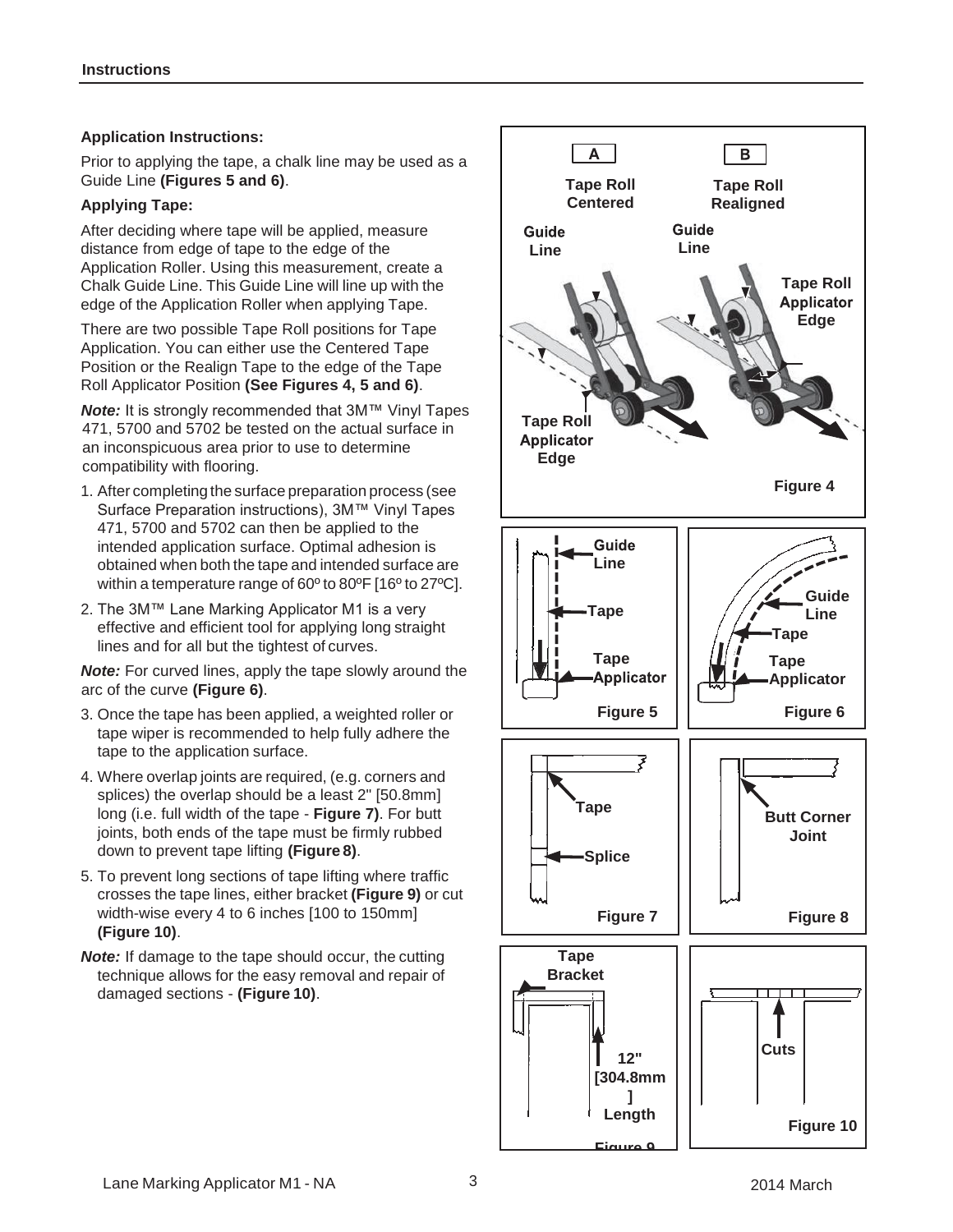#### **Removal Instructions:**

1. To help minimize damage to the surface where 3M™ Vinyl Tapes 471, 5700, and 5702 have been applied, it is recommended that the tape be lifted gently at a corner and then pulled-up at an angle. Use of warm heat (e.g. heat gun) applied evenly to the tape backing surface may help remove tape.

*Note:* Overheating may damage the underlying surface or finish.

2. Adhesive residues may be softened by use of many common solvents such as heptane, toluene, methyl ethly ketone, or 3M™ Citrus Based Cleaner.

3M warrants that the Lane Marking Applicator M1 P/N 70-0067-5895-0, Type 011400, will be free from defects for ninety (90) days after delivery. If any part is proved to be defective within the warranty period, then 3M's the exclusive remedy and 3M's and seller's sole obligation shall be, at 3M's option, to repair or replace the part, provided the defective part is returned immediately to 3M's factory or an authorized service station designated by 3M. A part will be presumed to have become defective after the warranty period unless the part is received or 3M is notified of the problem no later than five (5) calendar days after the warranty period. If 3M is unable to repair or replace the part within a reasonable time, then 3M, at its option, will replace the equipment or refund the purchase price. 3M shall have no obligation to provide or pay for the labor required to install the repaired or replacement part. 3M shall have no obligation to repair or replace (1) those parts failing due to operator misuse, carelessness, or due to any accidental cause other than equipment failure, or (2) parts failing due to non-lubrication, inadequate cleaning, improper operating environment, improper utilities or operator error.

**Product Use:** Many factors beyond 3M's control and uniquely within user's knowledge and control can affect the use and performance of a 3M product in a particular application Given the variety of factors that can affect the use and performance of a 3M product, user is solely responsible for evaluating the 3M product and determining whether it is fit for a particular purpose and suitable for user's method of application.

**Warranty, Limited Remedy, and Disclaimer:** THE FOLLOWING WARRANTY IS MADE IN LIEU OF ALL OTHER WARRANTIES, EXPRESS OR IMPLIED, INCLUDING, BUT NOT LIMITED TO, THE IMPLIED WARRANTY OF MERCHANTABILITY, THE IMPLIED WARRANTY OF FITNESS FOR A PARTICULAR PURPOSE AND ANY IMPLIED WARRANTY ARISING OUT OF A COURSE OF DEALING, A CUSTOM OR USAGE OF TRADE:

**Limitation of Liability:** Except where prohibited by law, 3M will not be liable for any loss or damage arising from the 3M product, whether direct, indirect, special, incidental or consequential, regardless of the legal theory asserted, including warranty, contract, negligence or strict liability.

**For Additional Product Health and Safety Information, see:** Material Safety Data Sheet, or Call: **3M Industrial Adhesives and Tapes Division** St. Paul, MN 55144-1000 USA 1-800-364-3577 [www.3M.com/adhesives](http://www.3m.com/adhesives) 3M is a trademark of 3M Company © 3M 2014. All rights reserved. Made in USA with Globally Sourced Materials. Printed in USA. 34-8714-3263-8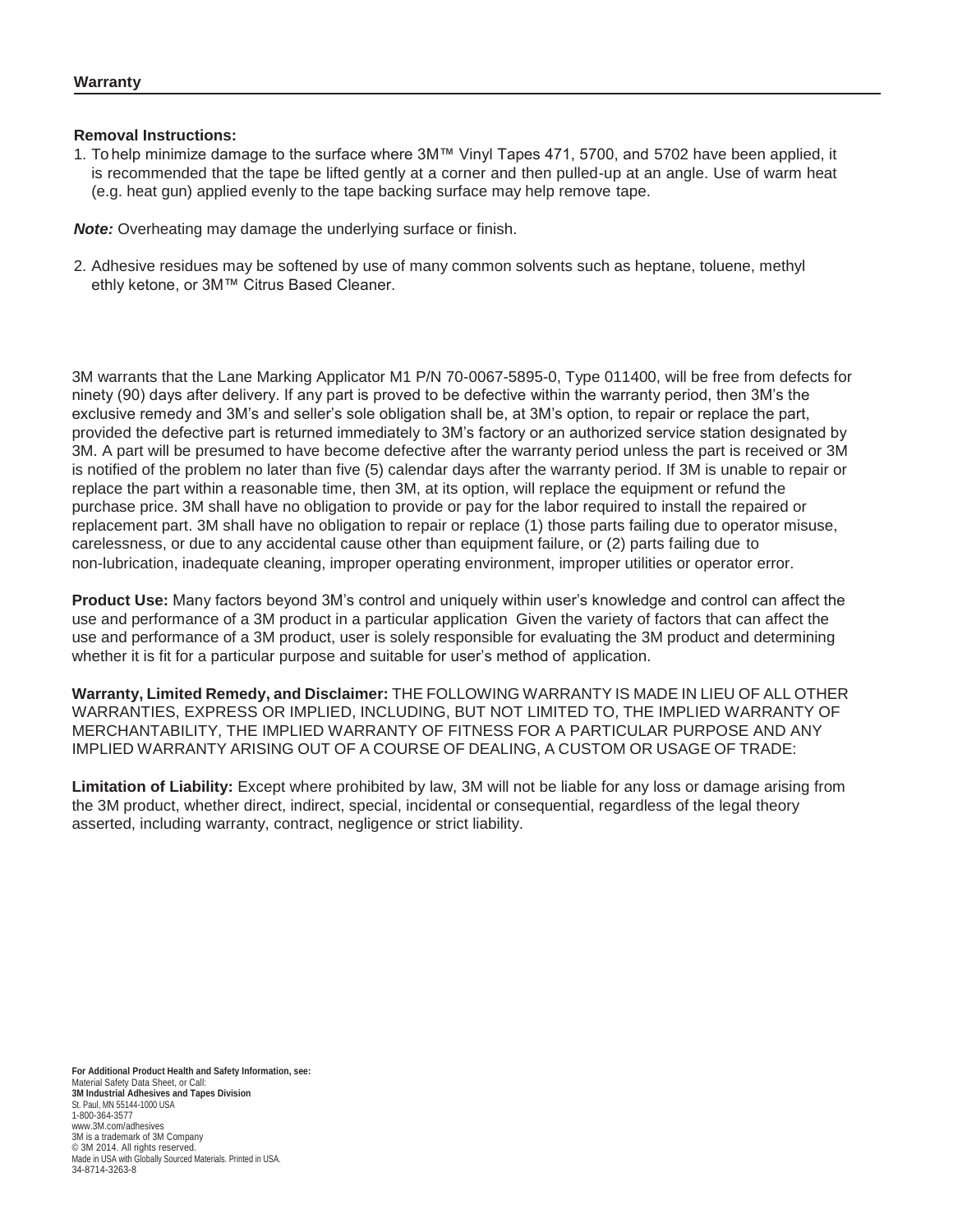

**Directives**

# **Applicateur pour marquage des voies M1**

## **P/N 70-0067-5895-0**

### **Type 011400**

#### **Description :**

L'applicateur pour marquage des voies M1 3MMC sert à appliquer le ruban de vinyle 3M aux sols des usines de fabrication et des usines commerciales. L'applicateur pour marquage des voies M1 3M<sup>MC</sup> sert à marquer les voies, désigner les ilots, délimiter les espaces d'entreposage et diriger la circulation en vue de permettre la circulation fluide des membres du personnel et des produits.



**P/N 70-0067-5895-0 Applicateur pour marquage des voies M1**

#### **Caractéristiques techniques :**

Ruban : Rubans de vinyle 471, 5700 et 57023M<sup>MC</sup>

**Largeur des rubans :** largeur maximum de 4 pouces (96 mm) largeur maximum de 2 pouces (50 mm)

**Longueur du rouleau de ruban :** 36 verges (33 m) sur un centre de 3 pouces (76.2 mm)

| Dimensions générales : Hauteur |             | 39 pouces        | $(990$ mm)           |
|--------------------------------|-------------|------------------|----------------------|
|                                | Largeur     | 10 pouces        | $(254 \, \text{mm})$ |
|                                | Longueur    | 11 pouces        | $(280$ mm)           |
| Poids :                        | Emballé     | 14 lb            | $(6.4 \text{ kg})$   |
|                                | Non emballé | 11 <sub>lh</sub> | $(5.0 \text{ kg})$   |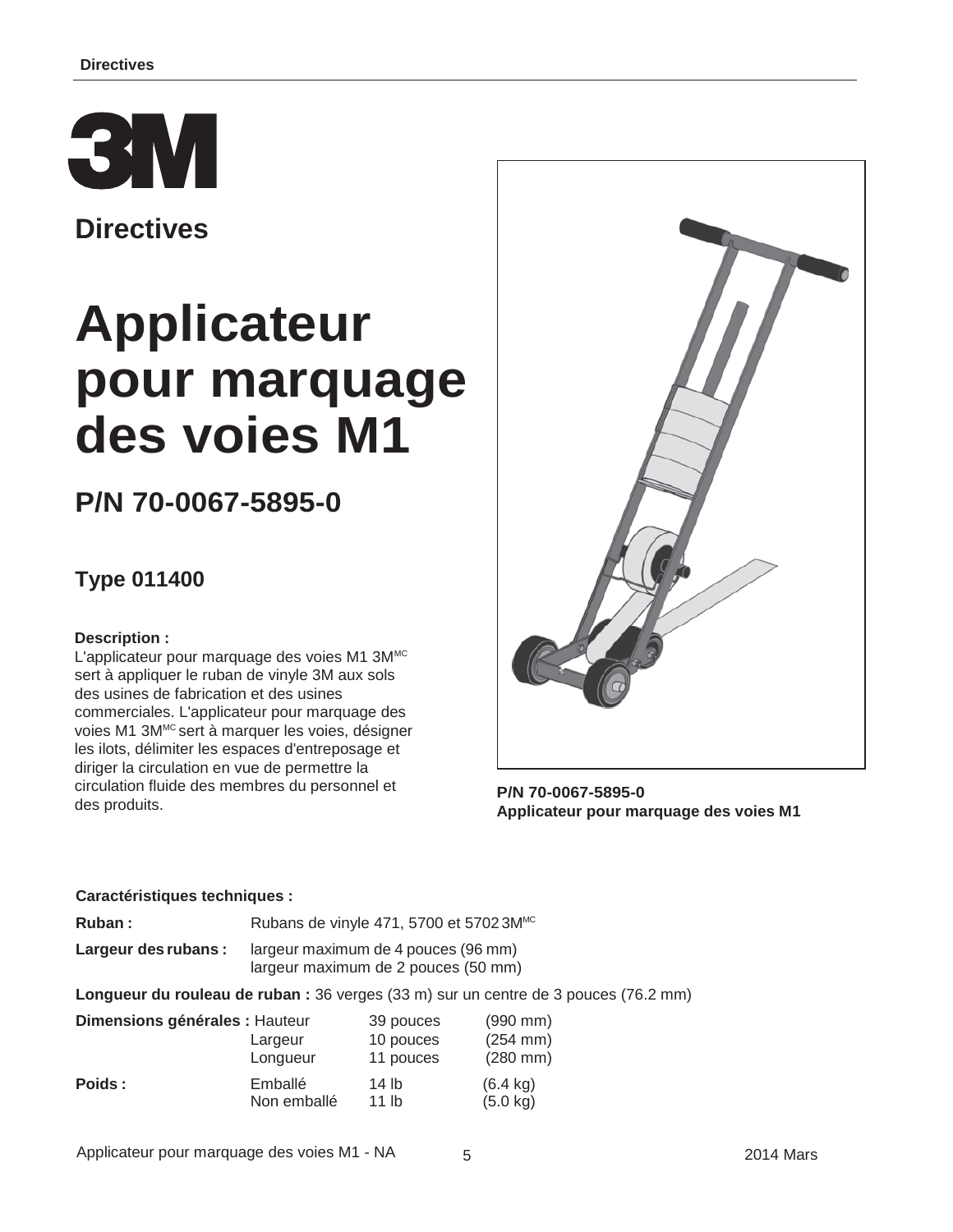#### **Directives de chargement :**

Consulter les **Figures 1 et 2** et suivre les étapes ci-dessous pour charger le rouleau de ruban.

- 1. Placer l'applicateur M1 dans une position appropriée pour la tâche.
- 2. Soulever le manche de soutien du moyeu en le retirant des crochets de support métalliques **(Figure 1)**.
- 3. Enlever d'abord les joints toriques de chaque côté des moyeux de ruban, puis enlever les moyeux de ruban **(Figure 1)**.
- 4. Centrer le nouveau rouleau de ruban sur le manche de soutien du moyeu.
- 5. Inversant la procédure susmentionnée, appuyer fermement les moyeux de ruban et les joints toriques contre le rouleau de ruban. (Les joints toriques tiennent solidement en place le rouleau du ruban pendant le processus d'application du ruban - **(Figure 2)**.
- 6. Remettre l'assemblage sur les crochets de support métalliques **(Figure 2)**.
- 7. Tirer le rouleau du ruban pour l'insérer dans l'applicateur **(Figure 3)**.

#### **Préparation des surfaces :**

La surface visée doit être propre, c'est-à-dire sans poussière, saleté, huiles ou autres matières étrangères.

Laisser bien sécher les solvants ou liquides utilisés pour le nettoyage.

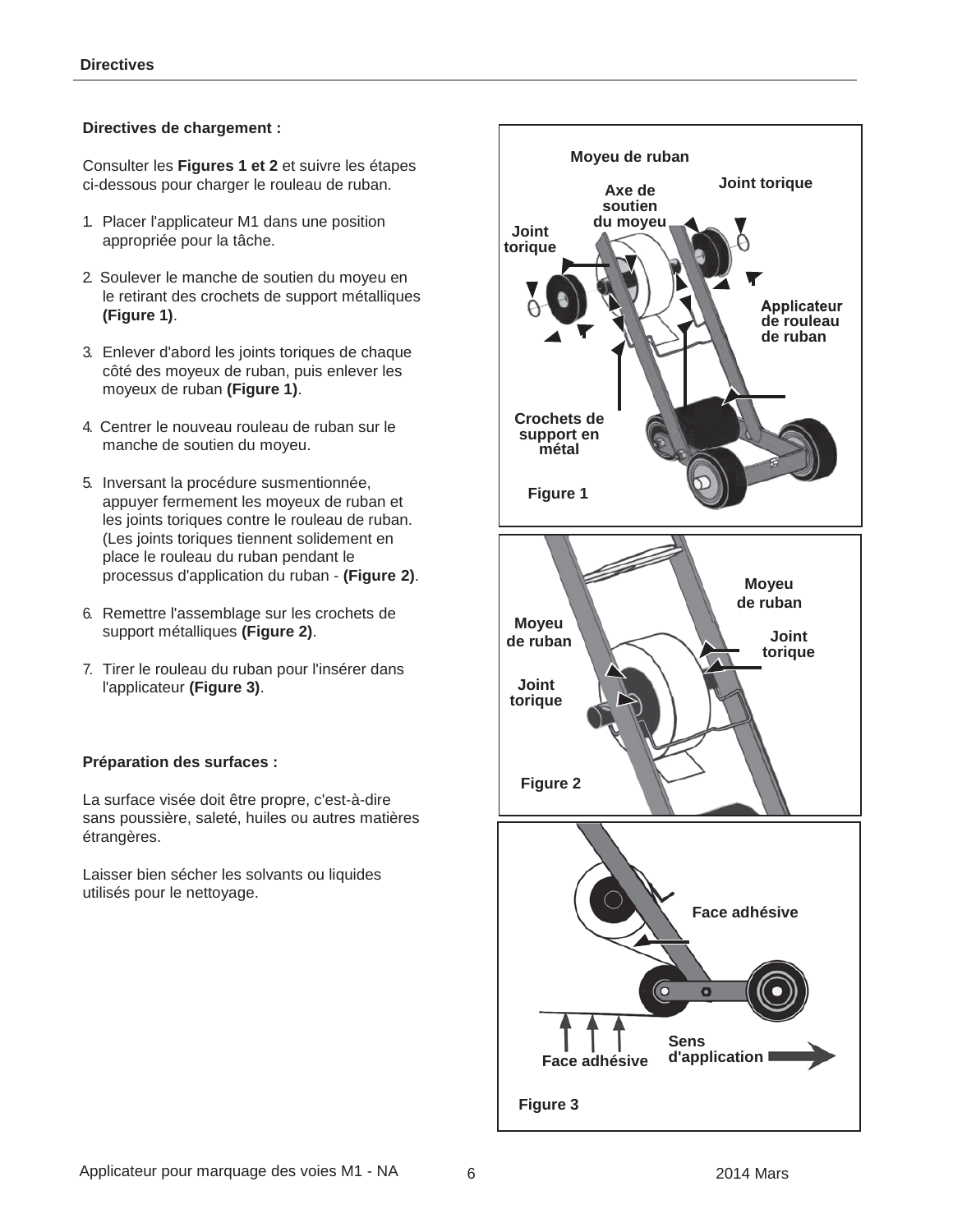#### **Directives d'application :**

Avant d'appliquer le ruban, vous pouvez tracer une ligne de craie comme ligne directrice **(Figures 5 et 6).**

#### **Appliquer le ruban :**

Après avoir décidé où placer le ruban, mesurez la distance à partir du bord du ruban jusqu'au bord du rouleau d'application. À l'aide de la mesure relevée, créez une ligne de craie directrice. Cette ligne directrice s'alignera avec le bord du rouleau d'application au moment d'appliquer le ruban.

Pour l'application du ruban, deux positions sont possibles pour le rouleau de ruban. Vous pouvez utiliser la position du ruban centré ou la position du ruban réaligné avec le bord de l'applicateur du rouleau de ruban **(voir les Figures 4, 5 et 6).**

*À noter :* Il est fortement recommandé de mettre à l'essai les rubans de vinyle 471, 5700 et 5702 de 3M<sup>MC</sup> sur la surface réelle, à un emplacement peu visible, avant de l'utiliser, dans le but de vérifier la compatibilité avec le revêtement de sol.

- 1. Une fois le processus de préparation de la surface terminé (voir les directives de préparation des surfaces), vous pouvez appliquer les rubans de vinyle 471, 5700 et 5702 de 3M<sup>MC</sup> sur la surface d'application visée. L'adhérence optimale est obtenue lorsque la température du ruban et de la surface visée se situe dans les 60º à 80º F (16º à 27ºC).
- 2. L'application pour marquage des voies M1 3MMC est un outil très efficace et pratique pour tracerde longues lignes droites et presque toutes les courbes.

*À noter :* Pour les lignes courbes, appliquer le ruban lentement aux alentours de l'arc de la courbe **(Figure 6)**.

- 3. Une fois le ruban appliqué, nous recommandons un rouleau lesté ou un racleur de ruban pour mieux faire adhérer le ruban à la surface d'application.
- **4.** Lorsque des assemblages à recouvrement sont requis (par ex., pour les coins et les raccords), l'assemblage à recouvrement doit avoir une longueur d'au moins 2 po. (50.8 mm) (c.-à-d. pleine largeur du ruban - **Figure 7**). Pour les joints d'extrémité, il faut bien appuyer sur les deux extrémités du ruban pour éviter que le ruban ne se soulève **(Figure 8).**
- **5.** Pour éviter que de longues parties du ruban ne se soulèvent aux endroits où la circulation croise les lignes de ruban, vous pouvez encadrer **(Figure 9)** ou couper sur la largeur tous les 4 à 6 pouces (100 à 150 mm) **(Figure 10).**

*À noter :* Si le ruban subit des dommages, la méthode consistant à couper le ruban permet d'enlever facilement le ruban et de réparer les parties endommagées **(Figure 10).**

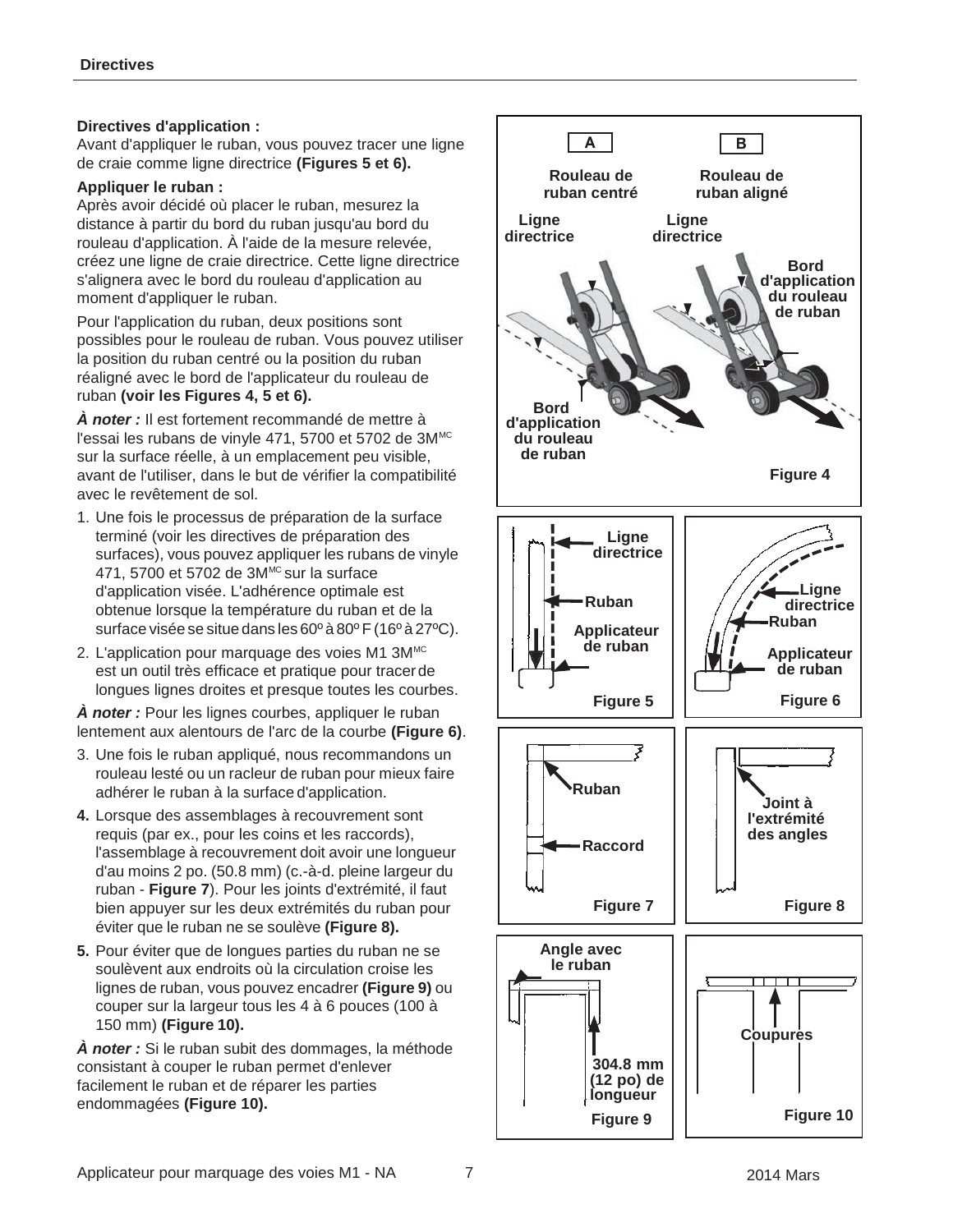#### **Directives pour enlever le ruban :**

1. Pour minimiser les dommages à la surface sur laquelle les rubans de vinyle 471, 5700 et 5702  $3M<sup>MC</sup>$ ont été appliqués, il est recommandé de soulever doucement un coin du ruban, puis de le tirer à l'oblique. Envoyer de la chaleur de façon égale sur le ruban collé à la surface (par ex. pistolet à air chaud) peut vous aider à enlever le ruban.

*À noter :* Trop faire chauffer la surface pourrait endommager la surface sous-jacente ou la finition.

2. Vous pouvez ramollir les résidus de colle en utilisant plusieurs solvants courants, comme l'heptane, le toluène, l'éthyl méthyl cétone ou le nettoyant à base d'agrumes 3M<sup>MC</sup>.

3M garantit que l'applicateur de ruban de marquage de voie M1, No de produit 70-0067-5895-0, de type 011400, sera exempt de tout défaut pour une période de quatre-vingt-dix (90) jours suivant sa livraison. Si une composante de l'appareil s'avérait défectueuse pendant la période de garantie, le seul et unique recours et la seule et unique obligation de 3M et du vendeur est, au gré de 3M, de réparer ou de remplacer la composante, pourvu que la composante défectueuse soit retournée immédiatement à l'usine de 3M ou à un centre de service technique autorisé et désigné par 3M. Une composante sera présumée défectueuse après la période de garantie à moins que 3M ait reçu la composante en question ou qu'elle ait été prévenue du problème au plus tard dans les cinq (5) jours suivant la fin de la période de garantie. Si 3M ne peut réparer ou remplacer la composante dans un délai raisonnable, 3M pourra, à son choix, remplacer l'équipement ou en rembourser le prix d'achat. 3M ne saurait être tenue de défrayer les coûts de main-d'œuvre nécessaires à l'installation de la composante réparée ou remplacée. 3M ne saurait être tenue de réparer ou de remplacer (1) les composantes devenues défectueuses à la suite d'une mauvaise utilisation, d'une négligence ou d'un accident de la part de l'opérateur, ou (2) les composantes devenues défectueuses à la suite d'un manque de lubrification, d'un mauvais nettoyage et entretien de l'équipement, d'un environnement de travail inapproprié, d'une erreur de l'opérateur ou de l'utilisation de services publics inappropriés.

**Utilisation du produit :** De nombreux facteurs indépendants de la volonté de 3M peuvent affecter l'utilisation et le rendement d'un produit 3M dans le cadre d'une application donnée. Comme l'utilisateur est parfois seul à connaître ces facteurs et à y exercer un quelconque pouvoir, il incombe à l'utilisateur d'établir si le produit 3M convient à l'usage auquel il le destine et à la méthode d'application prévue.

**Garantie, limite de recours et limite de responsabilité :** La garantie qui suit tient lieu de toute autre garantie ou condition explicite ou implicite, y compris, mais sans s'y limiter, de toute garantie ou condition implicite de qualité marchande et d'adaptation à un usage particulier et de toute autre garantie ou condition implicite résultant de la conduite des affaires, des pratiques courantes et des usages du commerce.

**Limite de responsabilité :** À moins d'interdiction par la loi, 3M ne saurait être tenue responsable des pertes ou dommages directs, indirects, spéciaux, fortuits ou conséquents, découlant de l'utilisation du produit 3M, quelle que soit la théorie juridique dont on se prévaut, y compris celles de responsabilité contractuelle, de violation de garantie, de négligence ou de responsabilité stricte.

**3M Industrial Adhesives and Tapes Division** St. Paul, MN 55144-1000 USA 1-800-364-3577 [www.3M.com/adhesives](http://www.3m.com/adhesives) 3M est une marque commerciale de 3M Company. © 3M 2014. Tous droits réservés. Fabriqué aux É.-U. avec des matériaux d'origines locale et internationale. Imprimé aux É.-U. 34-8714-3263-8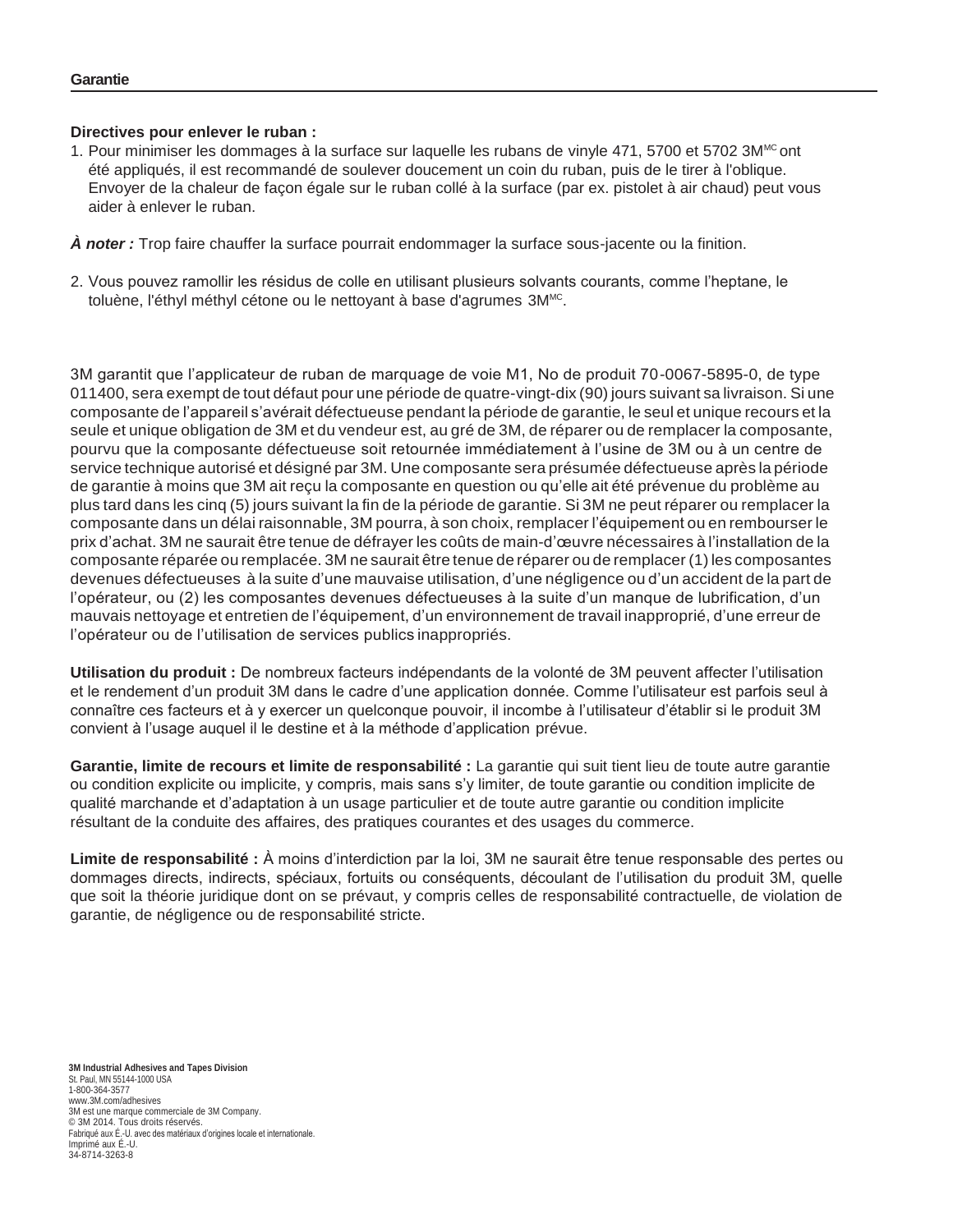

**Instrucciones**

# **Aplicador de marca de carril M1**

## **P/N 70-0067-5895-0**

### **Tipo 011400**

#### **Descripción:**

El Aplicador de marca de carril M1 de 3M™ se usa para aplicar Cinta de vinilo de 3M a superficies de pisos en plantas de fabricación y comerciales. El aplicador de carril de 3M™ se usa para marcar carriles, designaciones de acceso, límites de almacenamiento, y para canalizar el tráfico para permitir el flujo directo del personal y los productos.



**P/N 70-0067-5895-0 Aplicador de marca de carril M1**

#### **Especificaciones:**

**Cinta:** Cintas de vinilo de 3M™ 471, 5700 y5702

**Anchos delas cintas:** 96 mm (4 pulgadas) de ancho máximo 50 mm (2 pulgadas) de ancho máximo

**Longitud del rollo de cinta:** 33 m (36 yardas) en un núcleo de 76.2 mm (3 pulgadas)

| Dimensiones generales: | Altura                  | 990 mm                                                                | (39 pulgadas)      |
|------------------------|-------------------------|-----------------------------------------------------------------------|--------------------|
|                        | Ancho                   | 254 mm                                                                | (10 pulgadas)      |
|                        | Longitud                | 280 mm                                                                | (11 pulgadas)      |
| Peso:                  | Envasado<br>Sin envasar | 6.3 kg $(14 \text{ libras})$ . $(6.4 \text{ kg})$<br>5kg (11 libras). | $(5.0 \text{ kg})$ |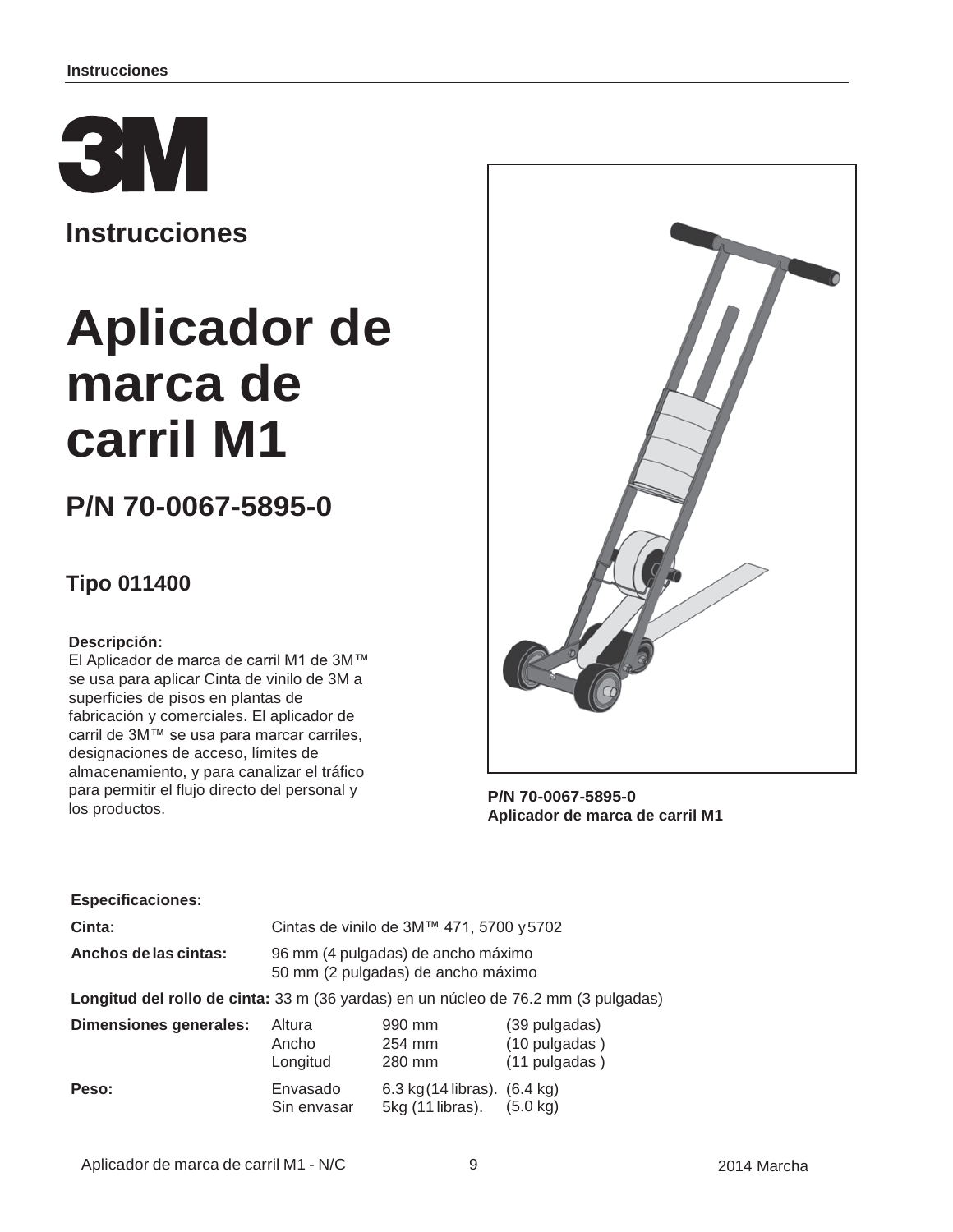#### **Instrucciones de carga:**

Consulte las **Figuras 1 y 2** y siga los pasos siguientes para cargar el rollo de cinta.

- 1. Coloque el Aplicador M1 en una posición de trabajo cómoda.
- 2. Levante el prolongador de la base de apoyo de los ganchos del soporte de metal **(Figura 1)**.
- 3. Primero, quite las juntas tóricas de cualquier lado de los prolongadores de la cinta, y luego, quite los prolongadores de la cinta **(Figura 1)**.
- 4. Centre el nuevo rollo de cinta en el prolongador de la base de apoyo.
- 5. Revirtiendo el procedimiento anterior, presione firmemente los prolongadores de la cinta y las juntas tóricas contra el rollo de la cinta. (Las juntas tóricas sostienen firmemente el rollo de cinta en su lugar durante el proceso de aplicación de cinta **Figura 2)**.
- 6. Reemplace el montaje en los ganchos del soporte de metal **(Figura 2)**.
- 7. Jale el rollo de cinta para enhebrar el aplicador **(Figure 3)**.

#### **Preparación de la superficie:**

La superficie que será encintada debe estar limpia de polvo, suciedad, grasa u otra materia extraña.

Deje que los solventes o líquidos limpiadores se sequen completamente.

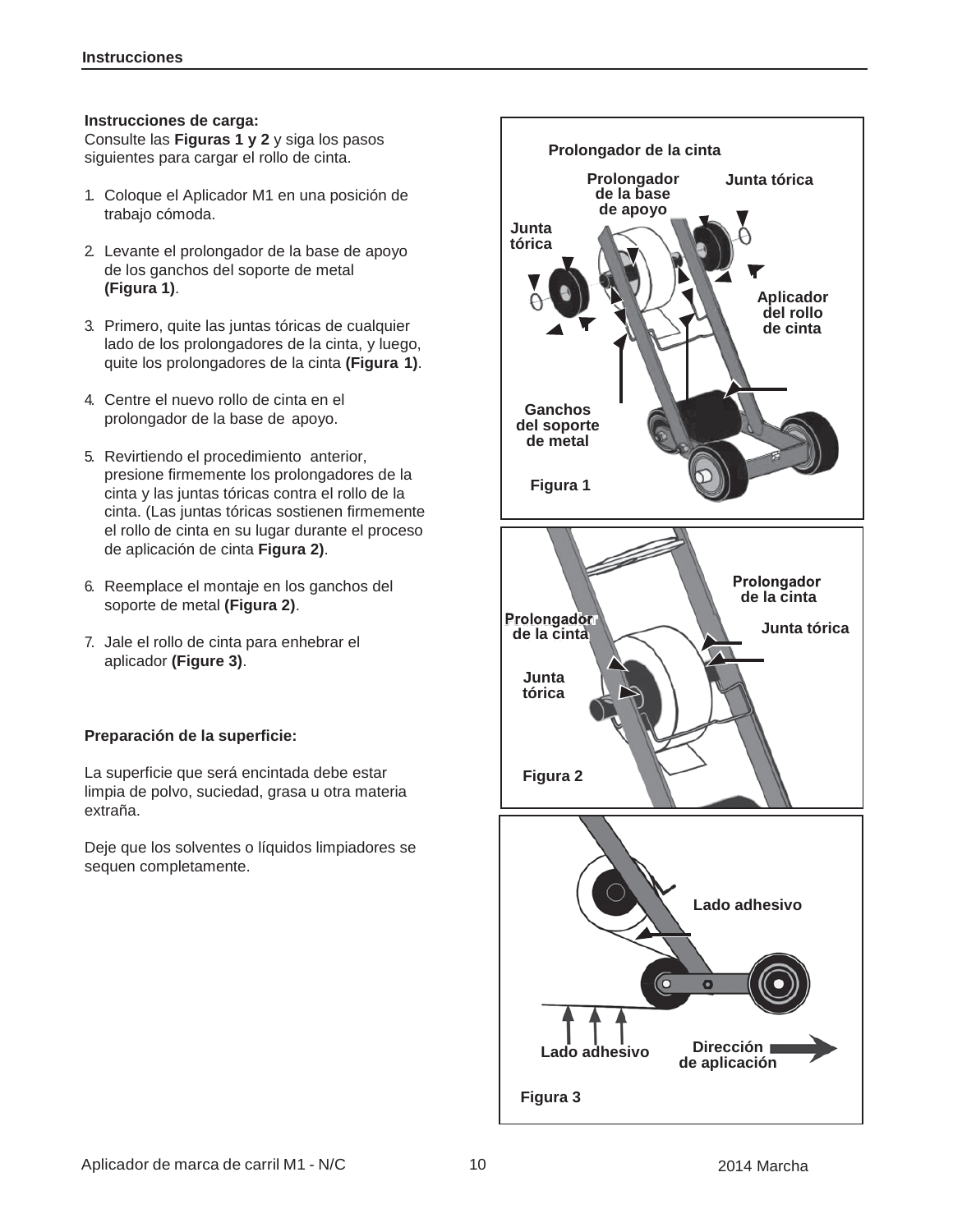#### **Instrucciones de aplicación:**

Antes de aplicar la cinta, se puede utilizar una línea de tiza como línea de guía **(Figuras 5 y 6)**.

#### **Aplicación de la cinta:**

Después de decidir dónde se aplicará la cinta, mida la distancia desde el extremo de la cinta hasta el extremo del rodillo de aplicación. Cree una línea guía de tiza usando esta medida. Esta línea guía se alineará con el extremo del rodillo de aplicación cuando aplique la cinta.

Hay dos posibles posiciones del rollo de cinta para la aplicación de la cinta. Puede usar la posición de cinta centrada o la posición de volver a alinear la cinta hacia el extremo del aplicador del rollo de cinta **(véase las figuras 4, 5 y 6)**.

*Nota:* Se recomienda enfáticamente que las Cintas de vinilo de 3M™ 471, 5700 y 5702 se prueben en la superficie actual en un área que pase desapercibida antes de usarlas para determinar la compatibilidad con el revestimiento del piso.

- 1. Después de completar el proceso de preparación de la superficie (véase las Instrucciones de preparación de la superficie), las Cintas de vinilo de 3M™ 471, 5700 y 5702 se pueden aplicar a la superficie prevista. La adhesión óptima se obtiene cuando tanto la cinta como la superficie prevista están dentro de un rango de temperatura de 60º a 80º F (16º a 27º C).
- 2. El Aplicador de marca de carril M1 de 3M™ es una herramienta muy efectiva y eficiente para aplicar largas líneas rectas y para todas las curvas excepto lasmásestrechas.

*Nota:*Para líneas curvas, aplique lacinta lentamente alrededor del arco de la curva **(Figura 6)**.

- 3. Una vez que se ha aplicado la cinta, se recomienda un rodillo ponderado o un restregador de cinta para ayudar a que la cinta se adhiera a la superficie de aplicación.
- 4. En los lugares en que se requieran juntas superpuestas,(p. ej., esquinas yempalmes) la junta debe tener al menos 50,8 mm (2") de largo (es decir, todo el ancho de la cinta **Figura 7)**.

Para las juntas a tope, ambos extremos de la cinta deben estarfirmemente pulimentado para prevenir que la cinta se levante **(Figura8)**.

5. Para prevenir largas secciones de levantamiento de cinta en donde el tráfico cruza las líneas de la cinta, haga rectángulos **(Figura 9)** o corte el ancho de 100 a 150 mm (4 a 6 pulgadas) **(Figura 10)**.

*Nota:* Si se daña la cinta, la técnica de corte permite la fácil remoción y reparación de las secciones dañadas **(Figura 10)**.